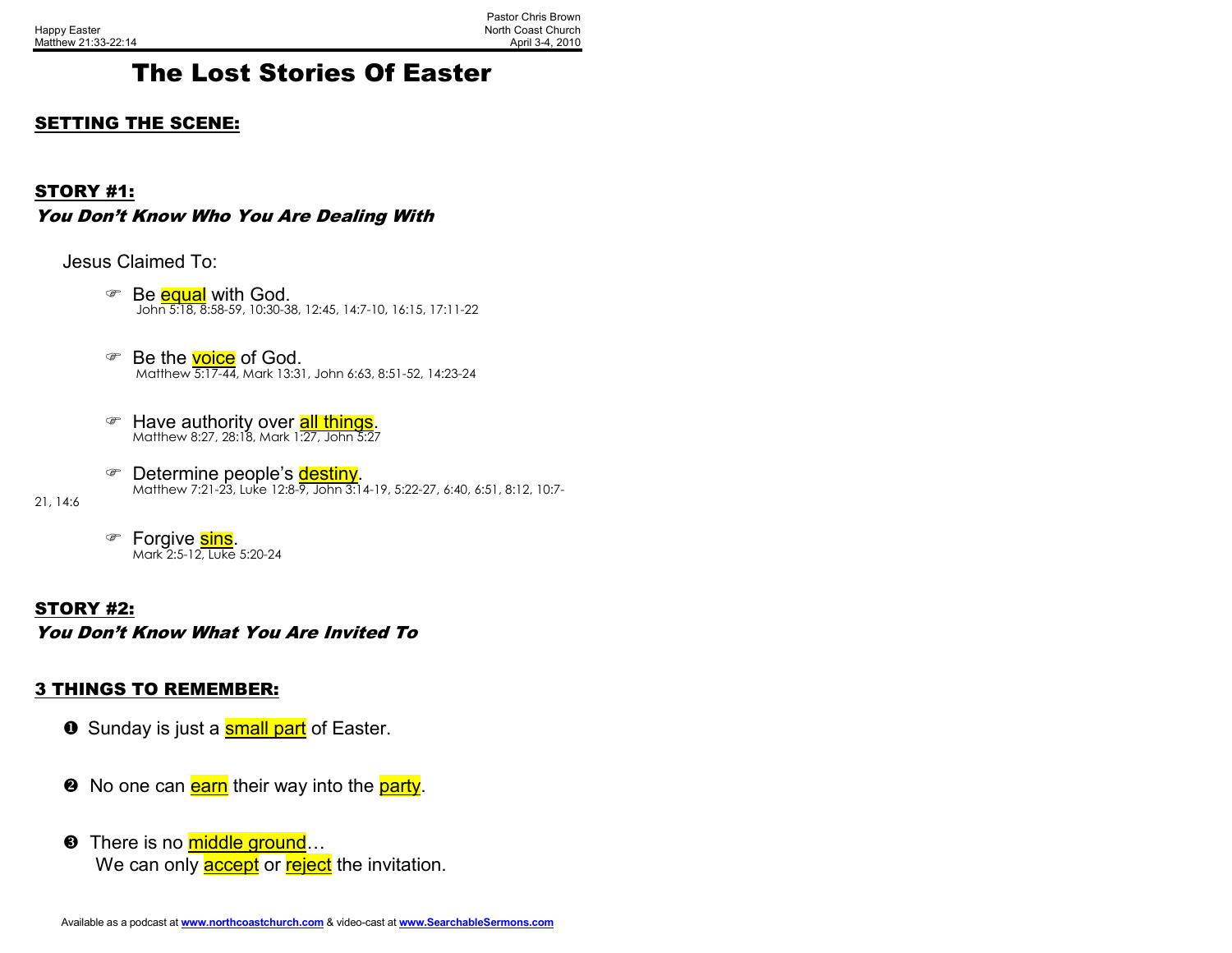## THE PURPOSE OF GROWTH GROUPS

Growth Groups exist to promote spiritual maturity and personal growth through meaningful Christian relationships and the study of God's Word (Romans 8:29 & Hebrews 10:24-25). Here's how it will happen:

#### SHARE

 Each week we'll take time to share what is happening in our lives. At first this sharing will include planned "sharing questions." But after the first few weeks, it will become more informal and personal as we feel more comfortable.

## **STUDY**

 Each week we'll study a section from God's Word that relates to the previous weekend's sermon or an appropriate personal growth topic. Our goal is to learn how to live out our Christianity in everyday life.

#### SUPPORT

 Each week we'll learn how to take care of one another as Christ commanded (John 15:9-13). This care can take many forms, such as prayer, encouragement, listening, challenging one another and meeting real needs.

### **SERVE**

 Spiritual growth is fostered not only by what we gain through the support and input of others, but also through service to others. The role each of us fills is important to the health of the church and for us to be the hands and feet of Jesus to the community in which we live (Ephesians 4:11-16). Throughout the quarter it is our hope that you can find and/or be affirmed in the ways God has designed you to serve and make a difference in God's Kingdom.

# The Lost Stories Of Easter

### SETTING THE SCENE:

STORY #1:You Don't Know Who You Are Dealing With

Jesus Claimed To:

- $\textcircled{r}$  Be with God. John 5:18, 8:58-59, 10:30-38, 12:45, 14:7-10, 16:15, 17:11-22
- **Be the definition of God.** Matthew 5:17-44, Mark 13:31, John 6:63, 8:51-52, 14:23-24
- Have authority over Matthew 8:27, 28:18, Mark 1:27, John 5:27
- **The Expensive People's and Septermine people's and Septermine people's**<br>Matthew 7:21-23, Luke 12:8-9, John 3:14-19, 5:22-27, 6:40, 6:51, 8:12, 10:7-
- ☞ Forgive Mark 2:5-12, Luke 5:20-24

#### STORY #2:

21, 14:6

You Don't Know What You Are Invited To

### 3 THINGS TO REMEMBER:

 $\bullet$  Sunday is just a \_\_\_\_\_\_\_\_\_\_\_\_\_\_\_\_\_\_\_\_\_ of Easter.

**•** No one can \_\_\_\_\_\_\_\_\_ their way into the \_\_\_\_\_\_\_\_\_\_.

 There is no \_\_\_\_\_\_\_\_\_\_\_\_\_\_\_\_\_\_\_\_\_\_\_\_\_… the invitation. We can only \_\_\_\_\_\_\_\_\_\_\_\_\_\_\_ or \_\_\_\_\_\_\_\_\_\_\_ the invitation.